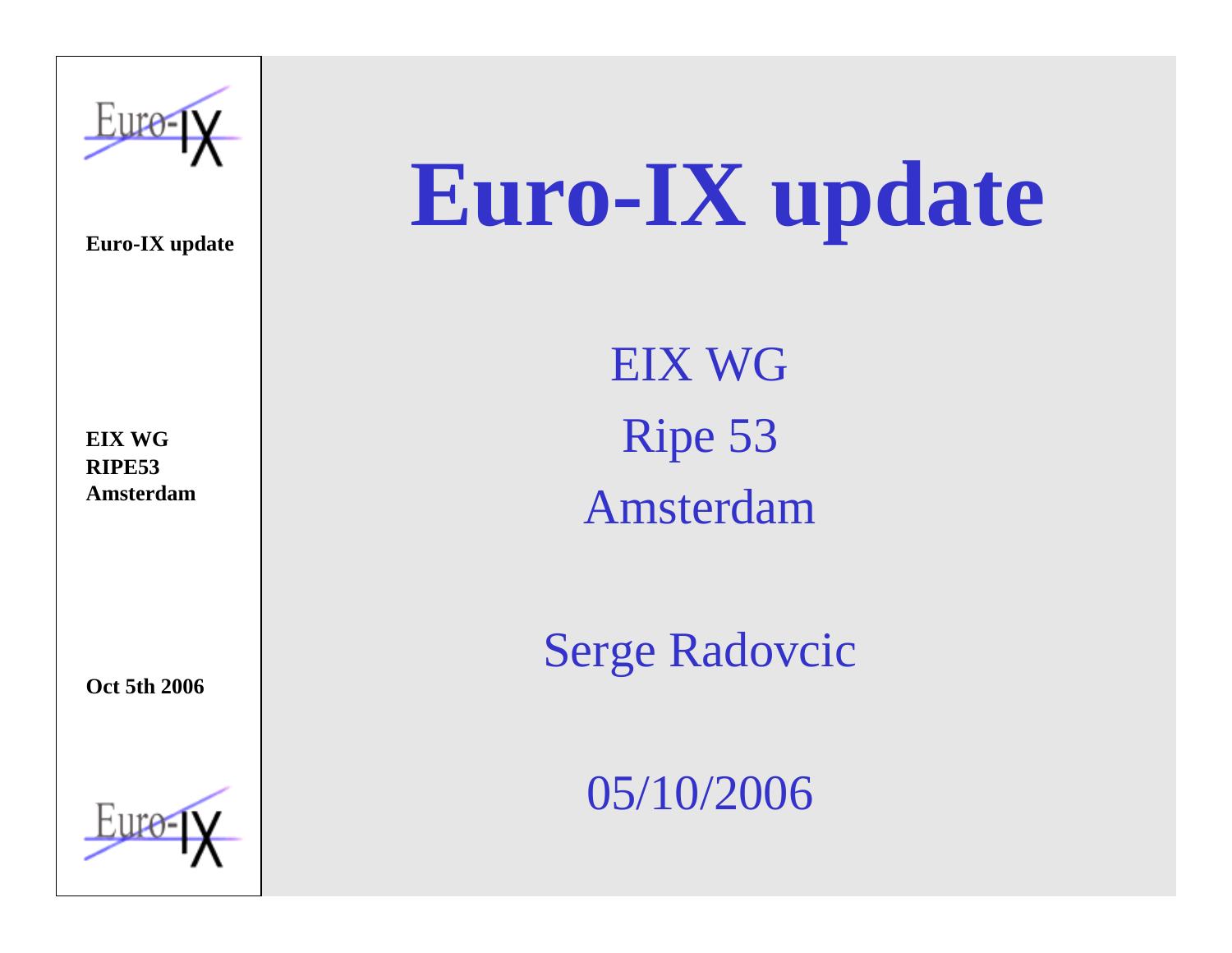

**EIX WGRIPE53Amsterdam**

**Oct 5th 2006**



### What is Euro-IX?

- •European Internet Exchange Association
- Formed in May 2001
- The association's aim is to further develop, strengthen and improve the Internet Exchange Point (IXP) community.
- Since January 2005 Euro-IX has invited IXPs outside of Europe to join the association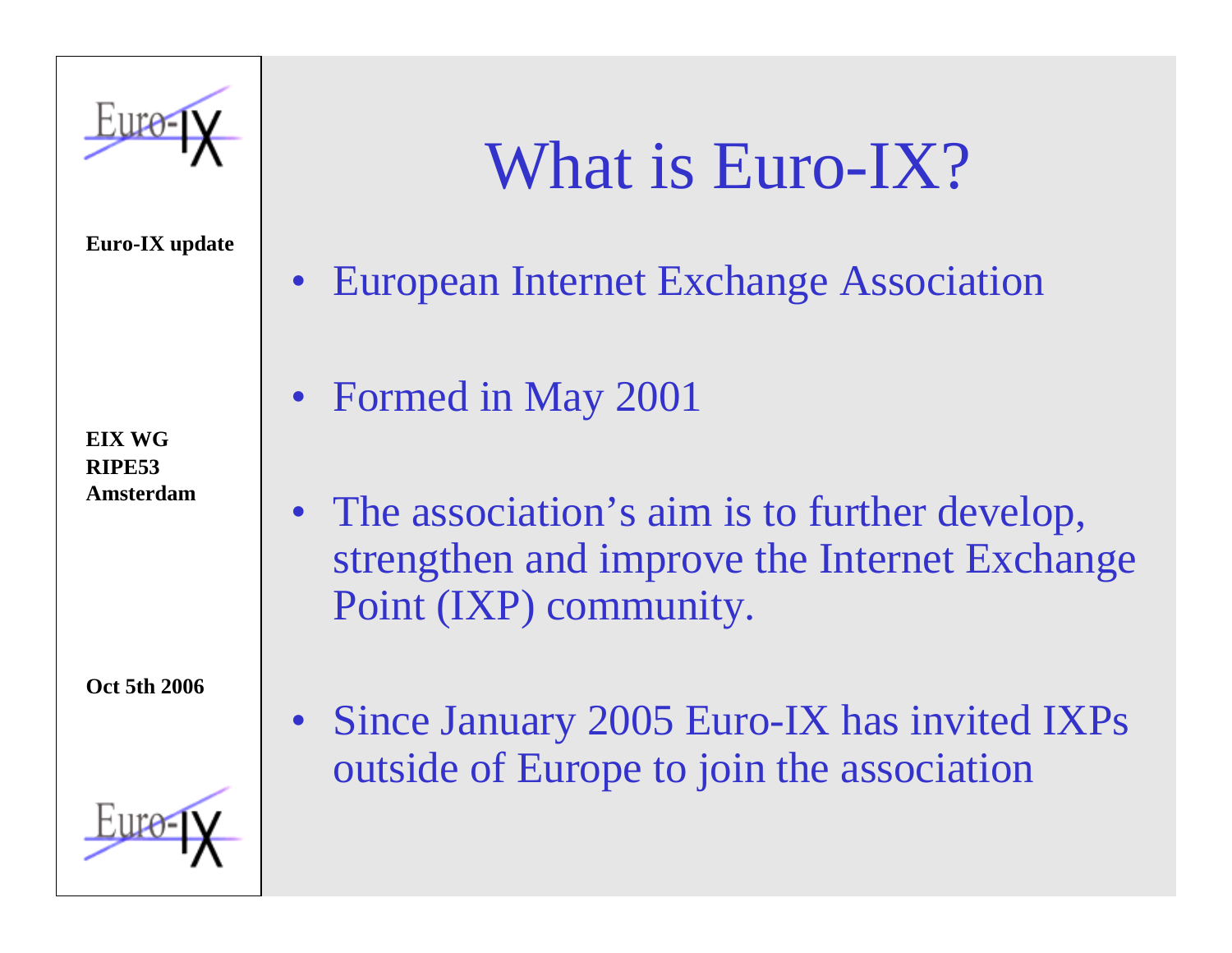

**EIX WGRIPE53Amsterdam**

**Oct 5th 2006**



### Euro-IX affiliated IXPs

• 38 affiliated IXPs:

 Europe: 32 • From 31 cities in 20 countries

– Asia: 3• JPNAP, JPIX & NIXI (India)

– USA: 3

• Terremark, Switch and Data & Equinix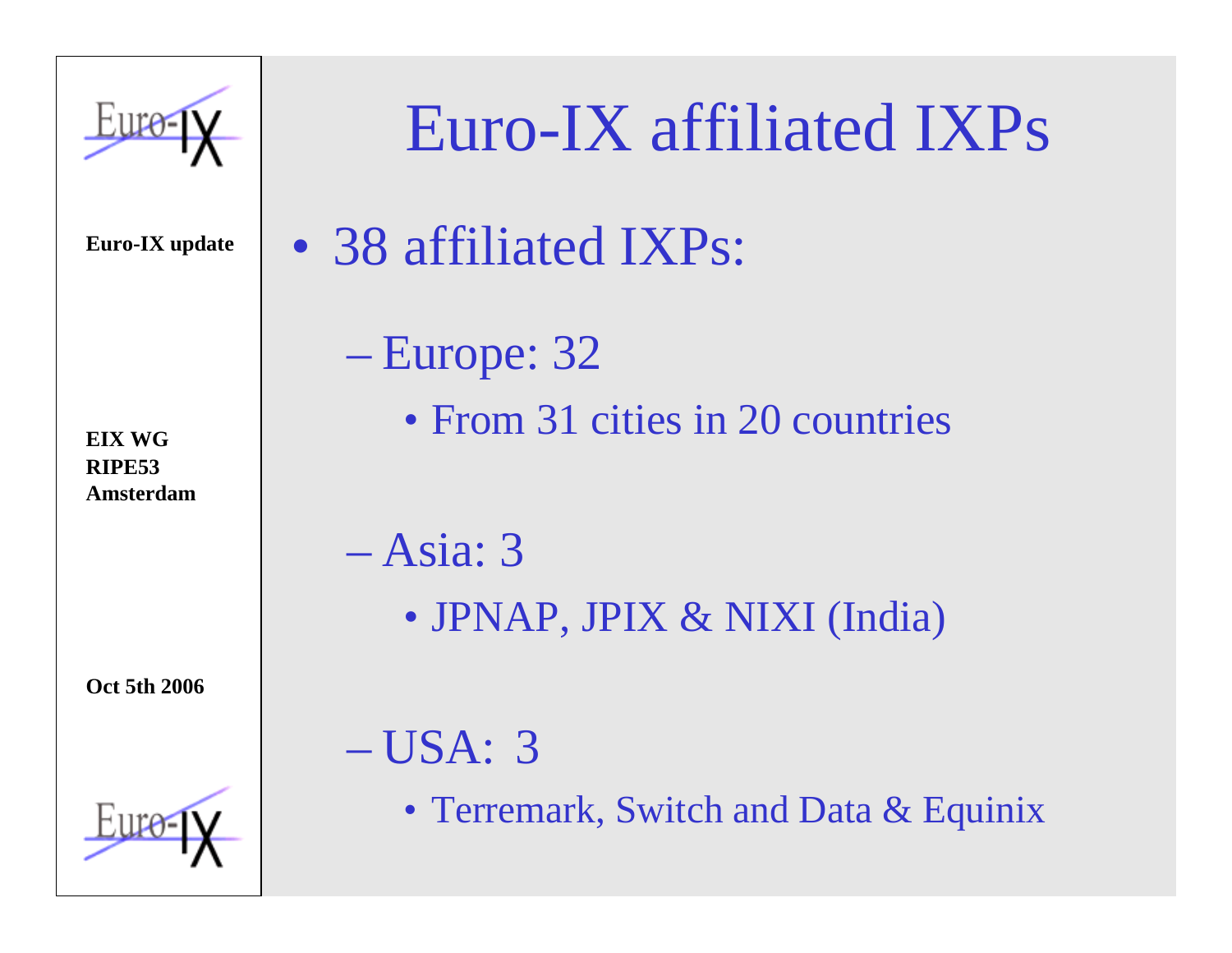

•

**EIX WGRIPE53Amsterdam**

**Oct 5th 2006**



### Euro-IX IXP statistics

- Combined European member IXP peak traffic has risen from:
	- **392 Gbps** in Oct '05 to **518 Gbps** in Apr '06 (+32% in 6 months)
	- **518 Gbps** in Apr '06 to **637 Gbps** in Oct '06 (119 Gbps or 23% increase in past 6 months)



- •245 Gbps or 62% increase in the last 12 months
- •A 'record' traffic increase of 25.15% in the month of August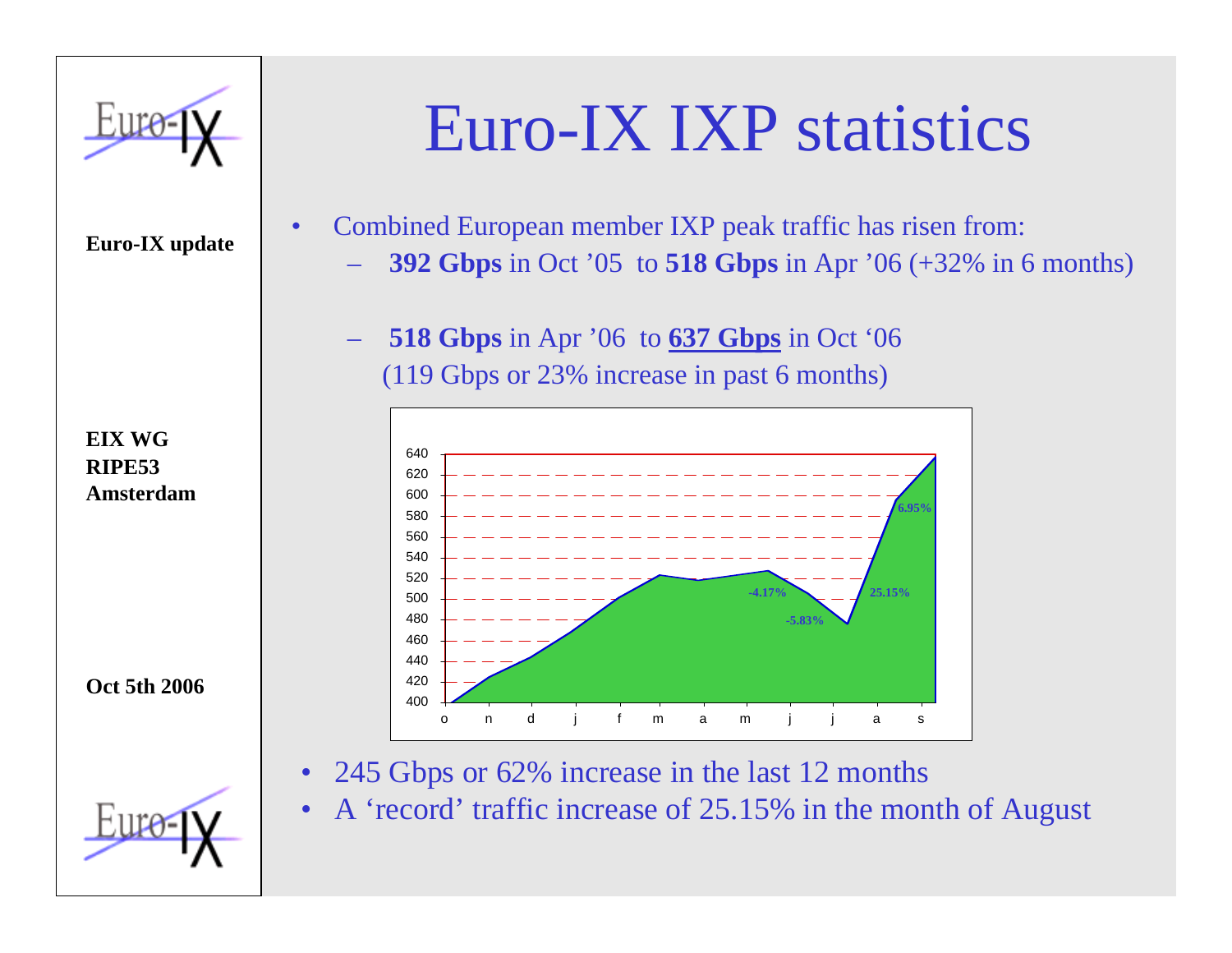

**EIX WGRIPE53Amsterdam**

**Oct 5th 2006**

### Euro-IX Patrons

- • Since 1st of July 2006 Euro-IX invited industry related (non-IXPs) to become affiliated with Euro-IX as Patrons
- • The Patronage proposal is aiming to build a stronger and more intimate relationship between IXPs and switch vendors (as well as other industry related organisations)
- • Our current patrons:
	- **Force10 Networks**
	- **Cisco Systems**
	- –**Glimmerglass**
	- $\mathcal{L}_{\mathcal{A}}$ **Foundry Networks**
- •Interested? Talk to me serge@euro-ix.net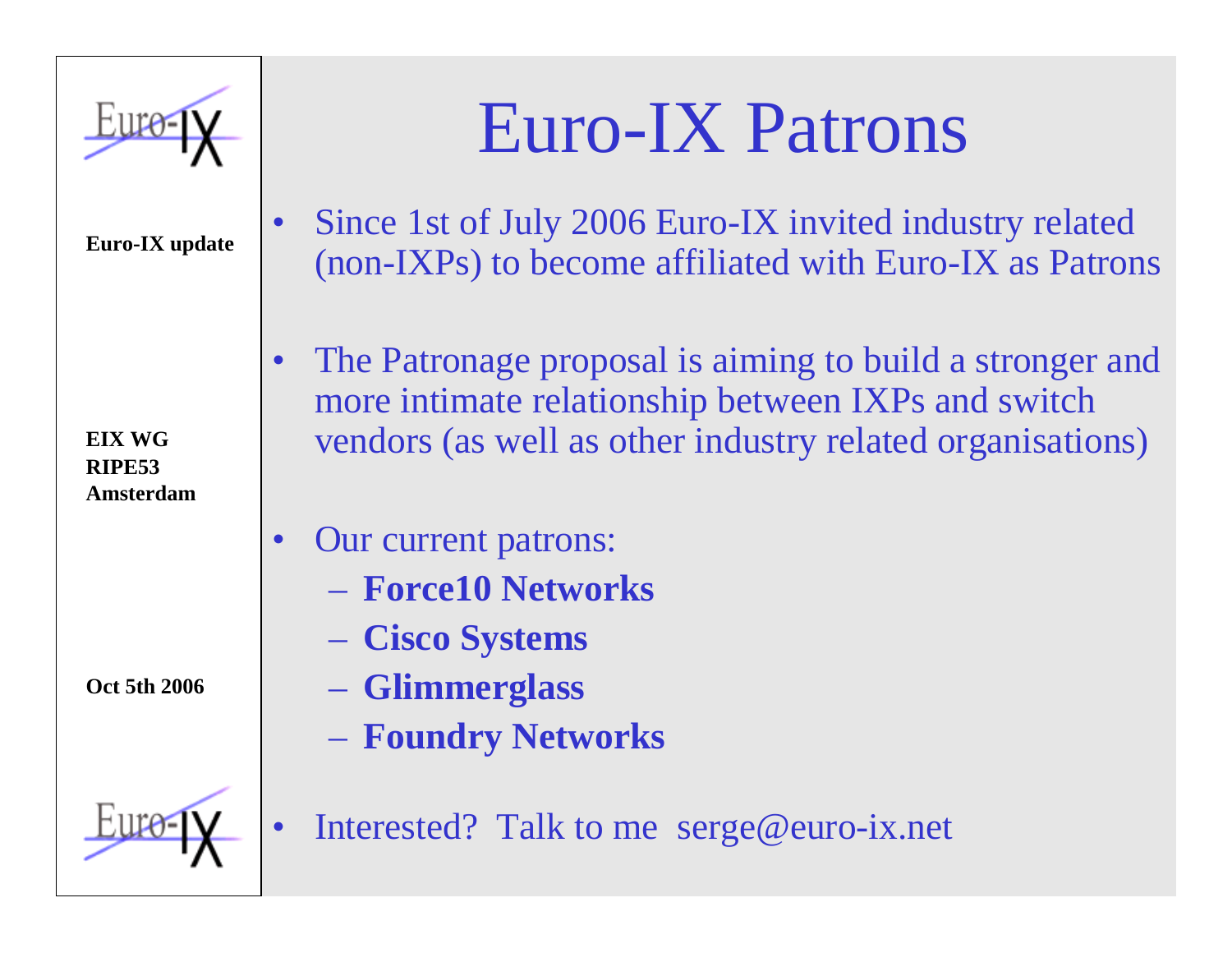

**EIX WGRIPE53Amsterdam**

**Oct 5th 2006**



- • Euro-IX Forums are designed to bring together all Euro-IX member IXPs in one location to discuss relevant topics of interest.
- • Our last forum in Dublin brought together some 30 IXPs from 21 different countries
- •**The 9th Euro-IX Forum**:

Date: 23 - 24 Oct 2006 Location: Frankfurt Germany Host: DE-CIX

29 IXPs have already registered to attend. Please contact me if you are an IXP whom is interested in attending.

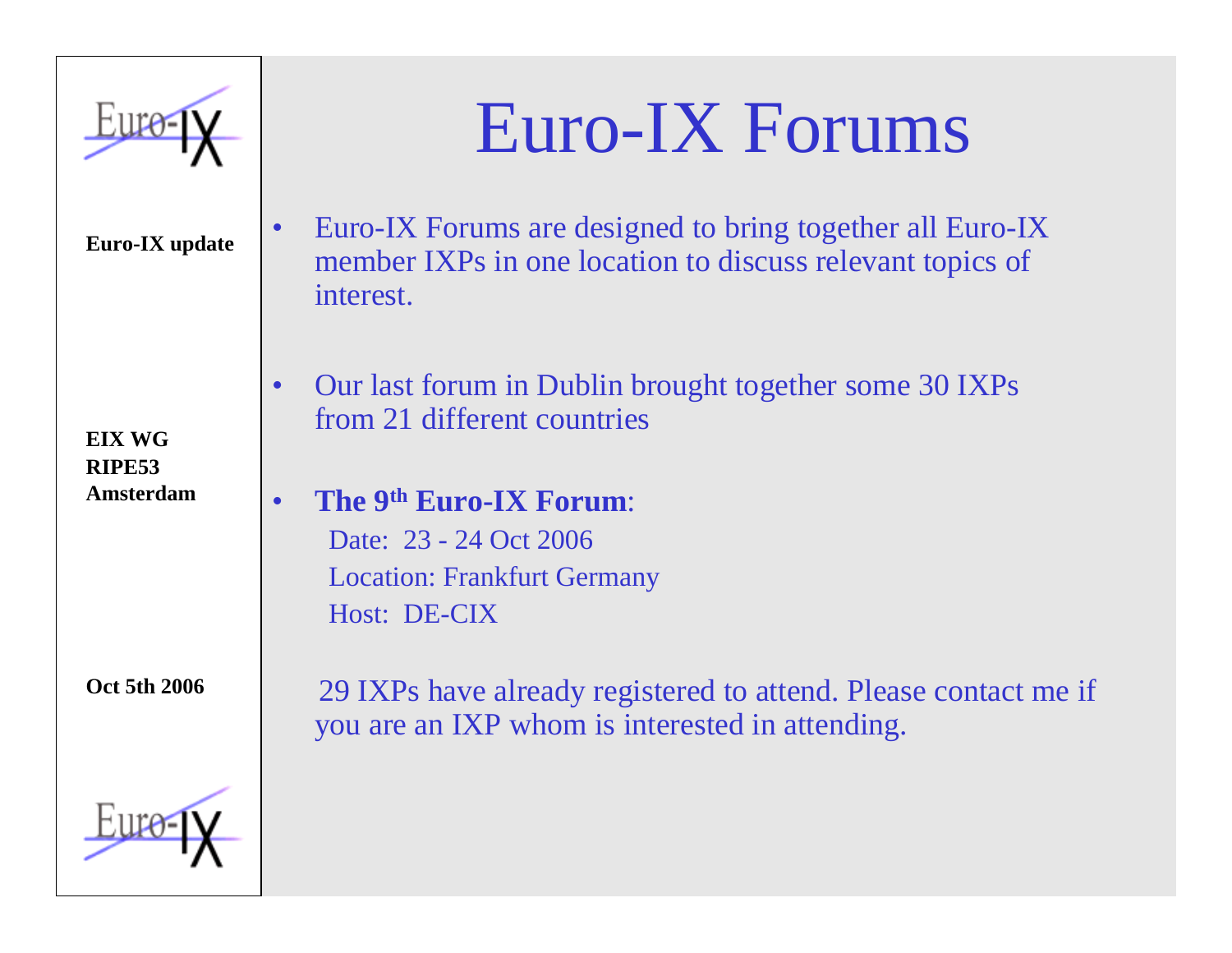

**EIX WGRIPE53Amsterdam**

**Oct 5th 2006**



### Joining Euro-IX

•If there are any IXPs that would like to join Euro-IX:

– Please take a look at:

http://www.euro-ix.net/ixp/joining/

or contact

Serge Radovcic: serge@euro-ix.net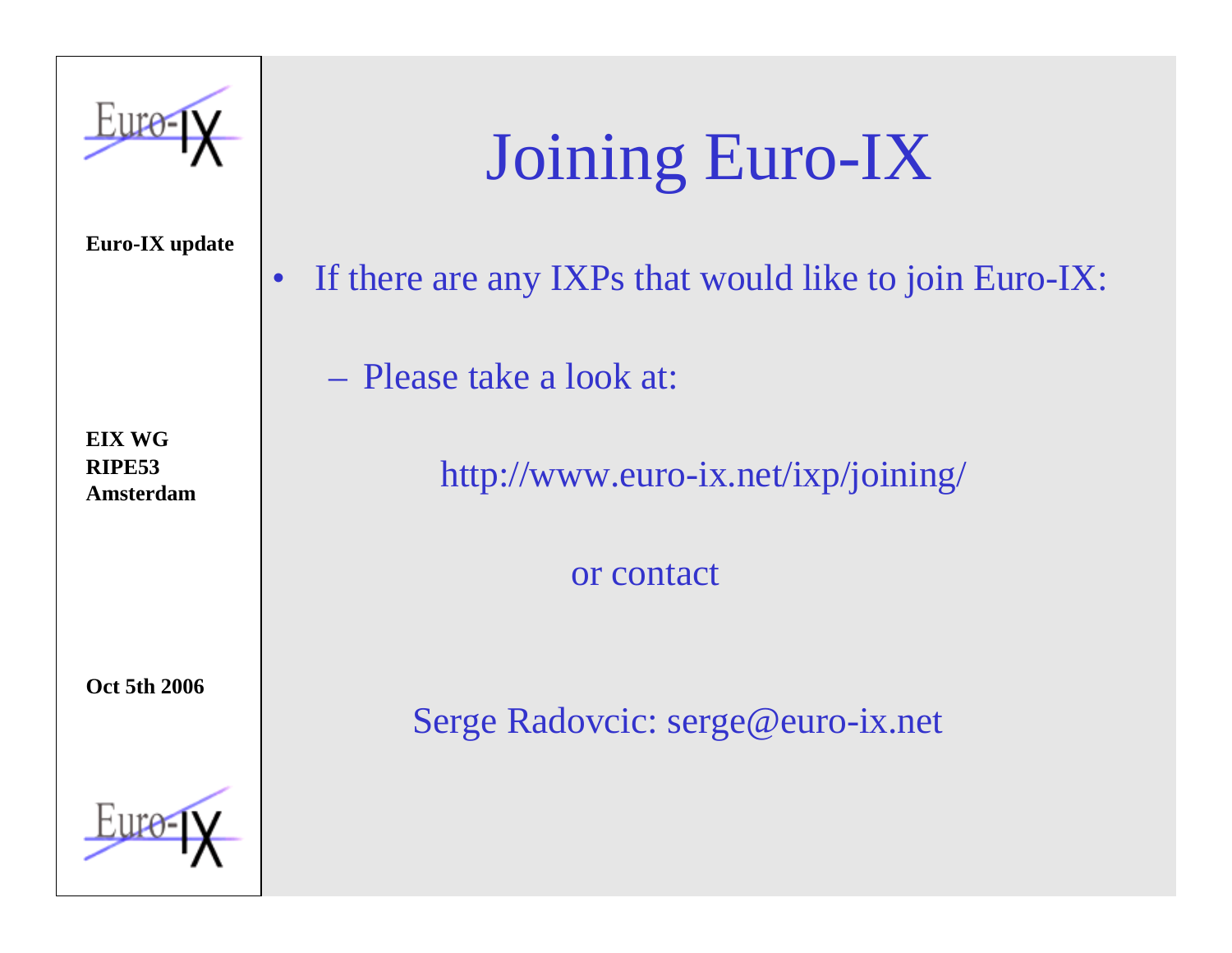

**EIX WGRIPE53Amsterdam**

**Oct 5th 2006**

## Some more statistics.....

• I have been gathering statistics from not only the Euro-IX member IXPs but from all of the known 'IXPs' in Europe.

• Total number of known IXPs is **99 in 66 cities**in some **31 European countries**

 $\bullet$ France: 13 IXPs (9 in Paris)

- •Germany: 12 IXPs
- $\bullet$ United Kingdom: 12 IXPs (8 in London)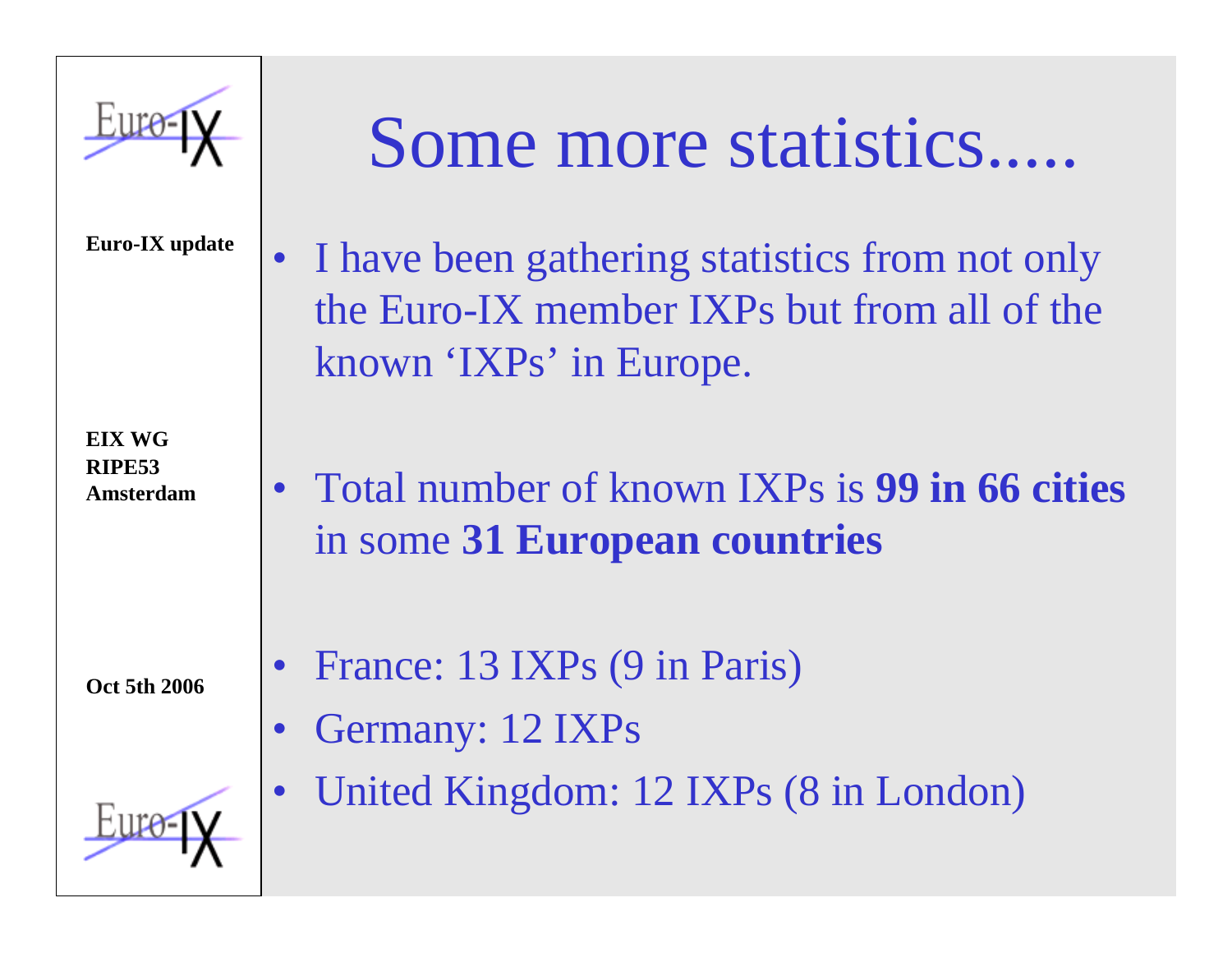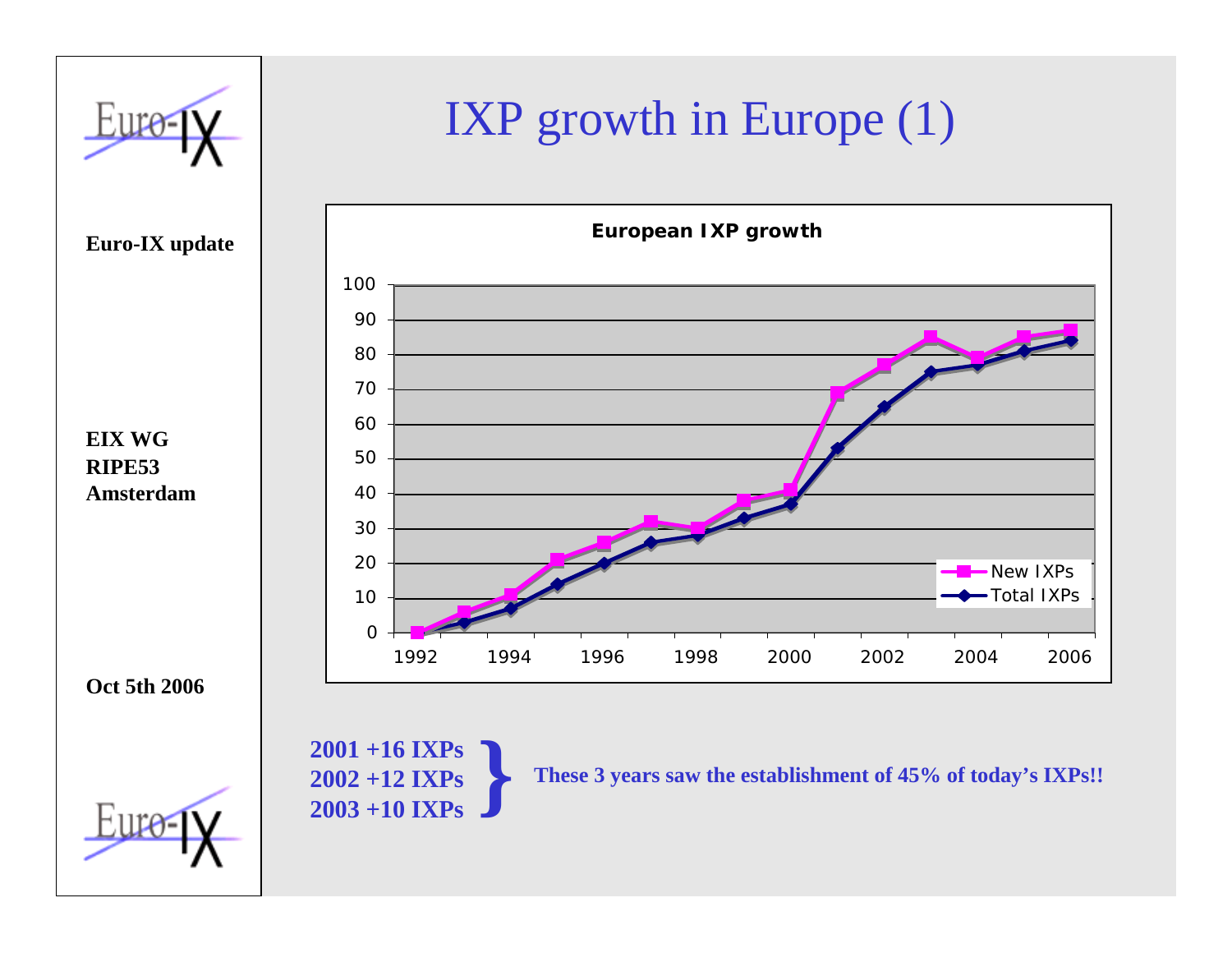

#### **Today 1 in 3 IXPs are of a commercial nature**

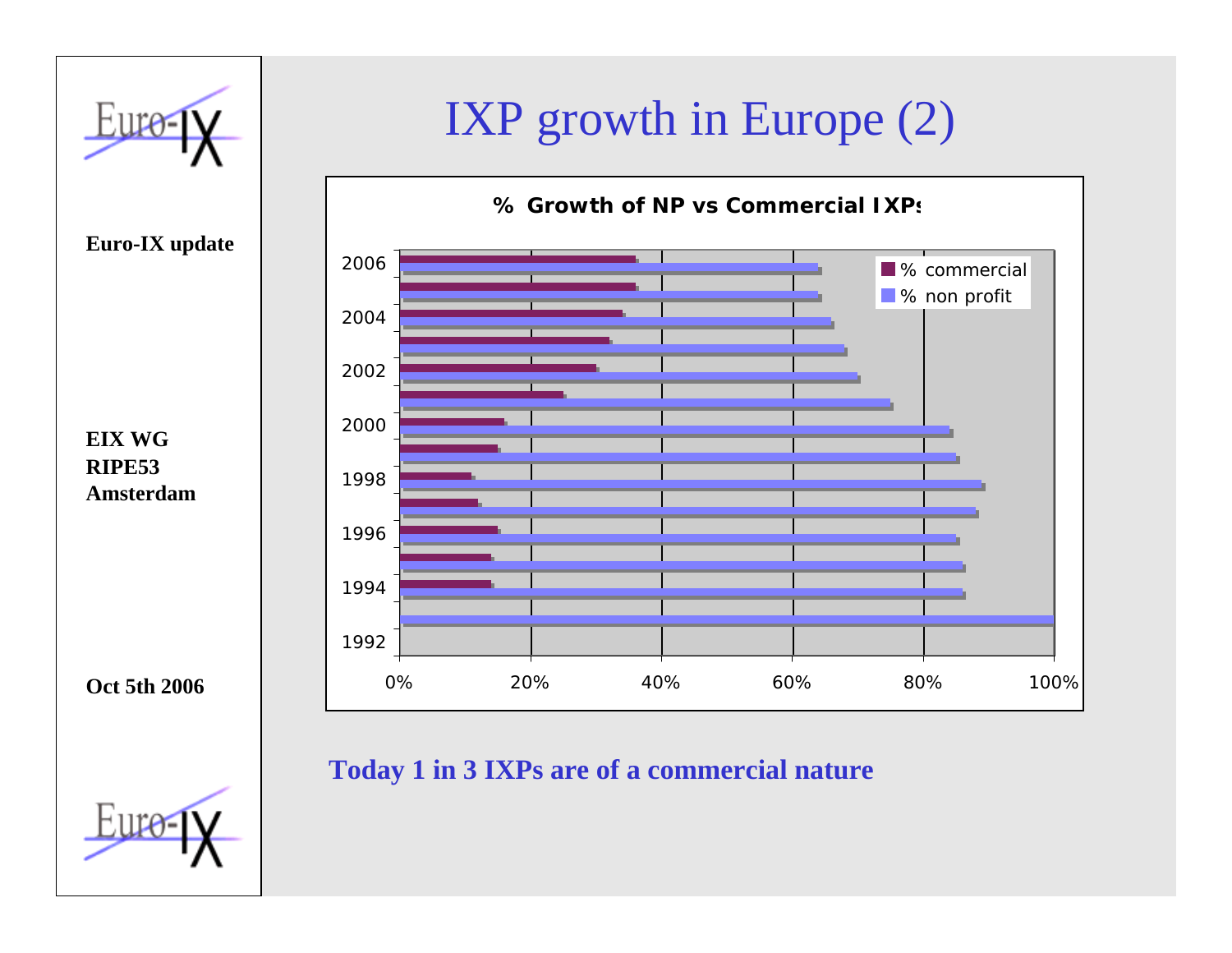

#### Aggregated peak traffic per country

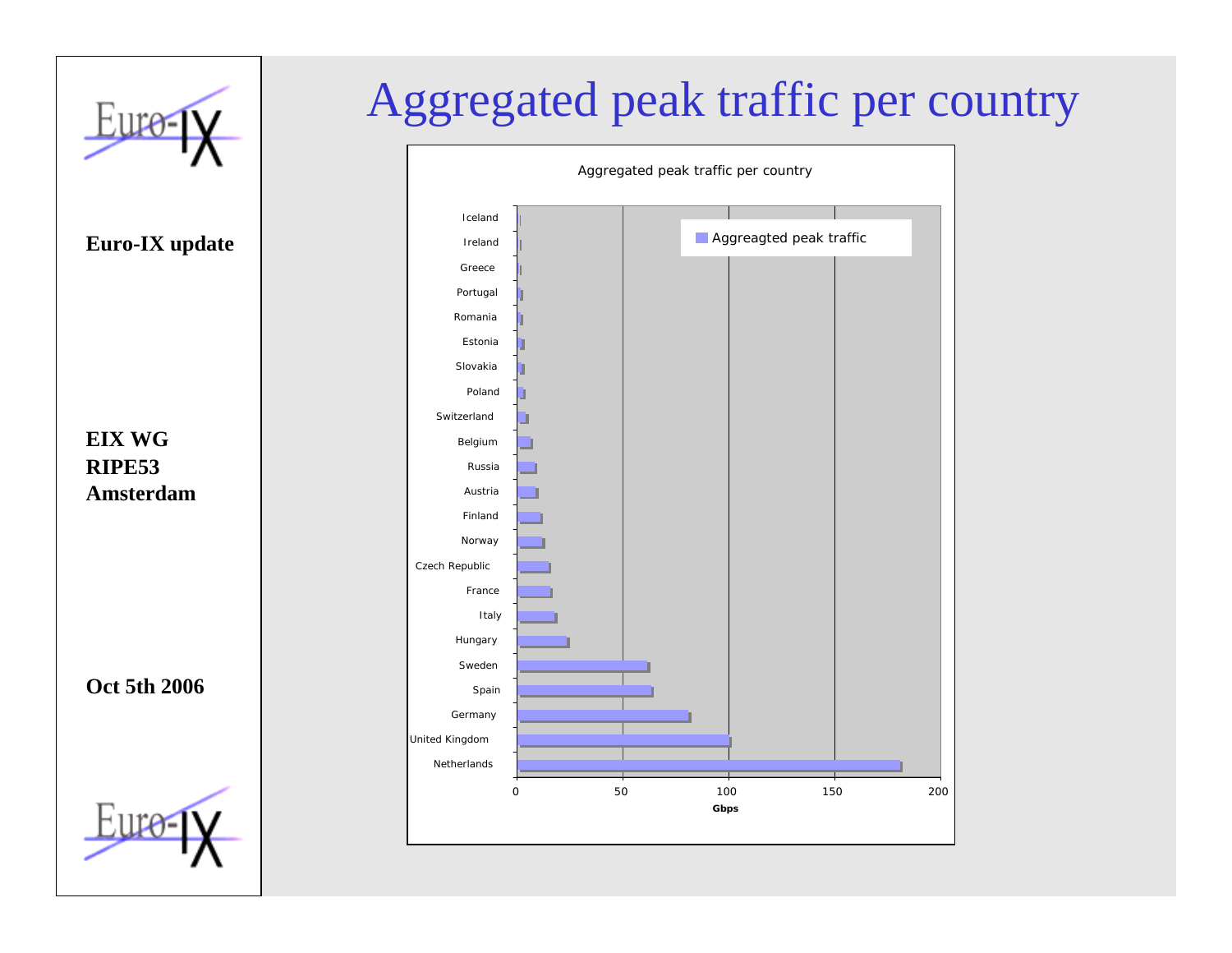

**EIX WGRIPE53Amsterdam**

**Oct 5th 2006**



#### Aggregated peak IXP traffic per city

| Ranking        | City            | Country        | <b>Traffic Gbps</b> | % of total |
|----------------|-----------------|----------------|---------------------|------------|
|                |                 |                |                     |            |
|                | Amsterdam       | Netherlands    | 179,40              | 28,79%     |
| $\overline{2}$ | London          | United Kingdom | 99,91               | 16,04%     |
| 3              | Frankfurt       | Germany        | 72,97               | 11,71%     |
| $\overline{4}$ | Madrid          | Spain          | 63,00               | 10,11%     |
| 5              | Stockholm       | Sweden         | 40,17               | 6,45%      |
| 6              | <b>Budapest</b> | Hungary        | 23,80               | 3,82%      |
| 7              | Paris           | France         | 15,60               | 2,50%      |
| 8              | Prague          | Czech Republic | 15,00               | 2,41%      |
| 9              | Oslo            | Norway         | 12,00               | 1,93%      |
| 10             | Milan           | Italy          | 11,90               | 1,91%      |
| 11             | Malmoe          | Sweden         | 11,10               | 1,78%      |
| 12             | Helsinki        | Finland        | 10,93               | 1,75%      |
| 13             | Vienna          | Austria        | 8,95                | 1,44%      |
| 14             | <b>Moscow</b>   | Russia         | 8,24                | 1,32%      |
| 15             | Gothenburg      | Sweden         | 6,57                | 1,05%      |
| 16             | <b>Brusells</b> | Belgium        | 6,50                | 1,04%      |
| 17             | Zurich          | Switzerland    | 4,30                | 0,69%      |
| 18             | Munich          | Germany        | 4,00                | 0,65%      |
| 19             | Sundsvall       | Sweden         | 3,96                | 0,64%      |
| 20             | Torino          | Italy          | 3,10                | 0,49%      |

**Note: Captured at the end of August 2006 from publicly viewable IXP traffic statistics. Does not include PI traffic.**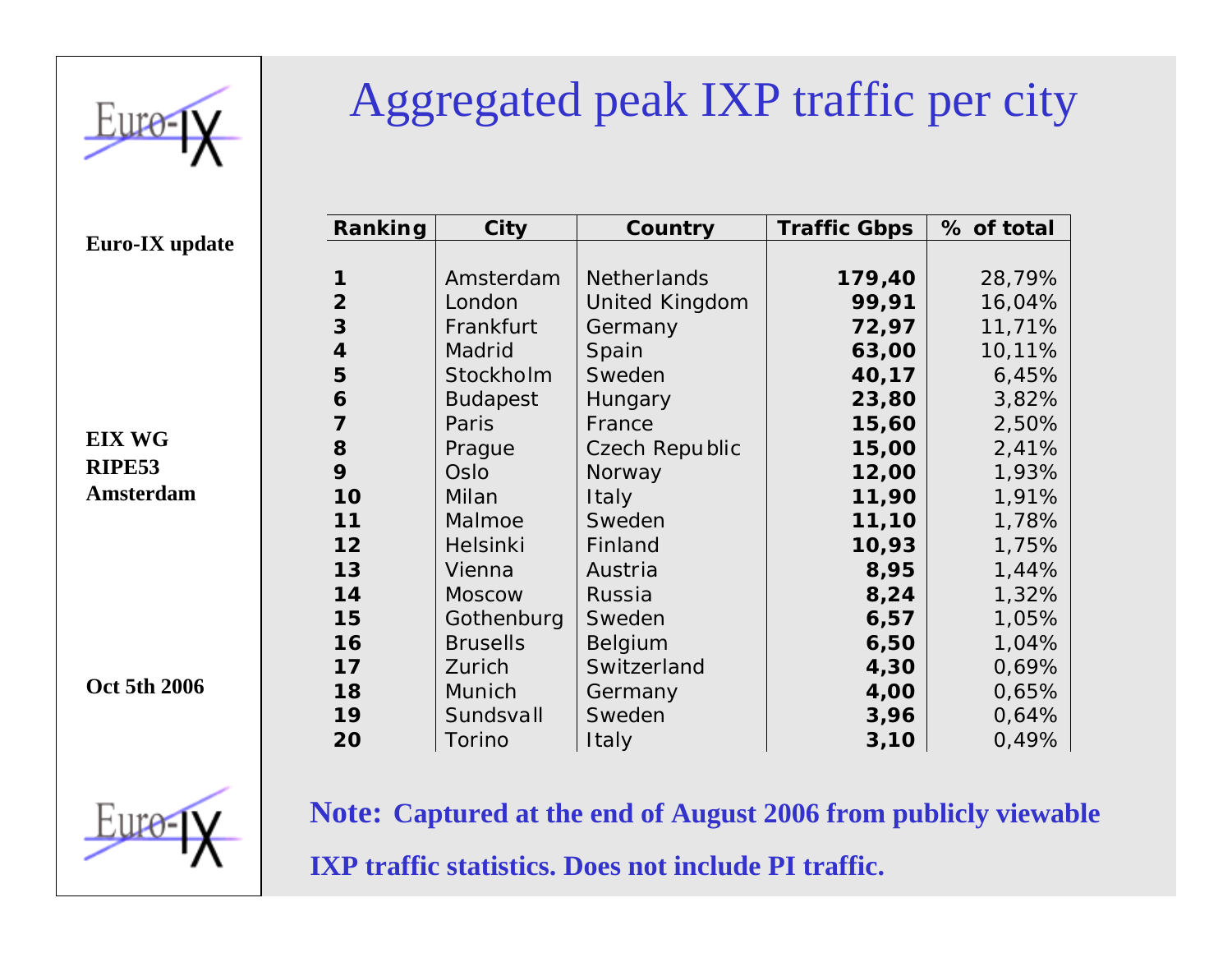

#### IXP traffic per million inhabitants



**Gbps/Million inhabitants**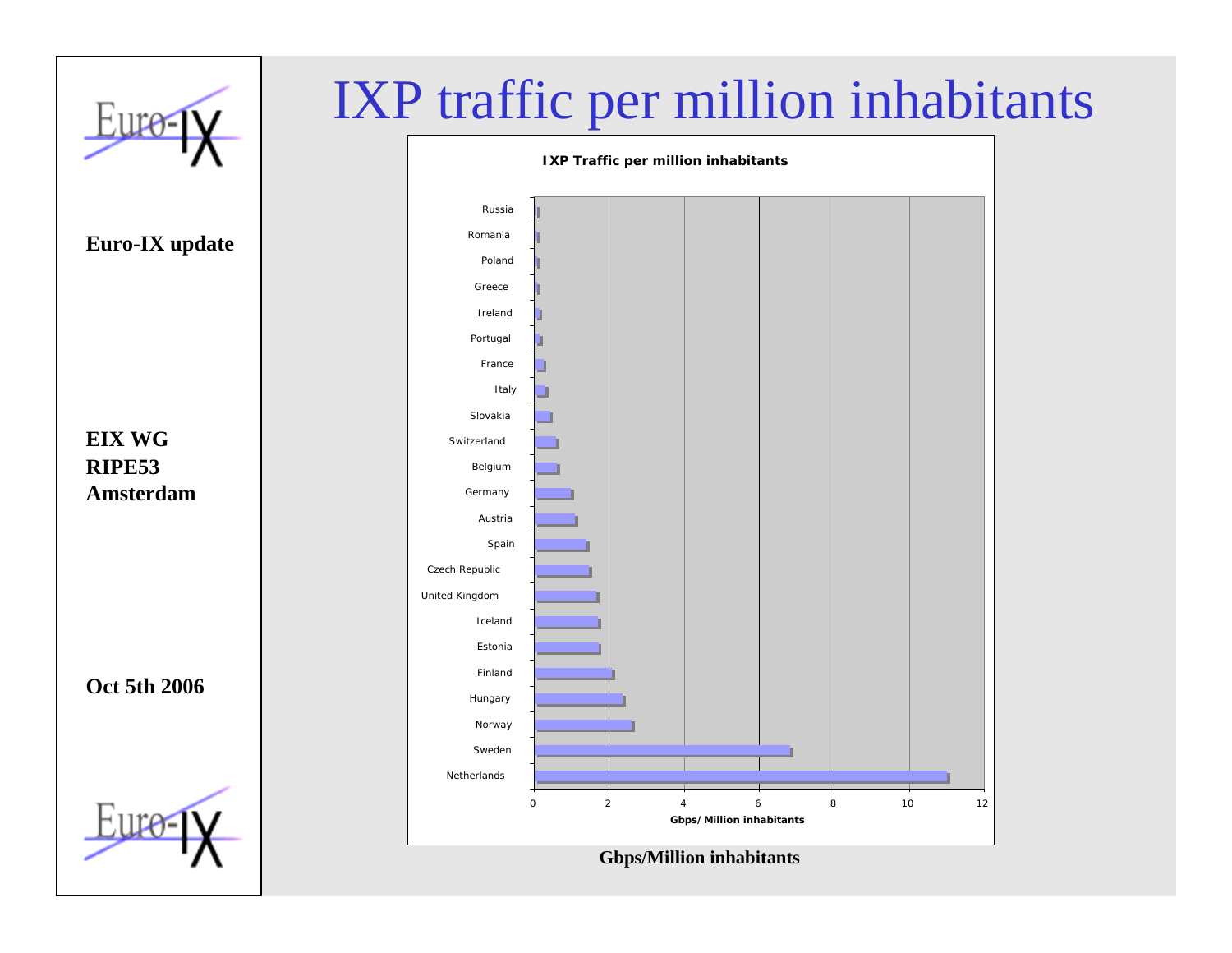

#### Average peak traffic per ASN per country



**Euro-IX update**

**EIX WGRIPE53Amsterdam**

**Oct 5th 2006**

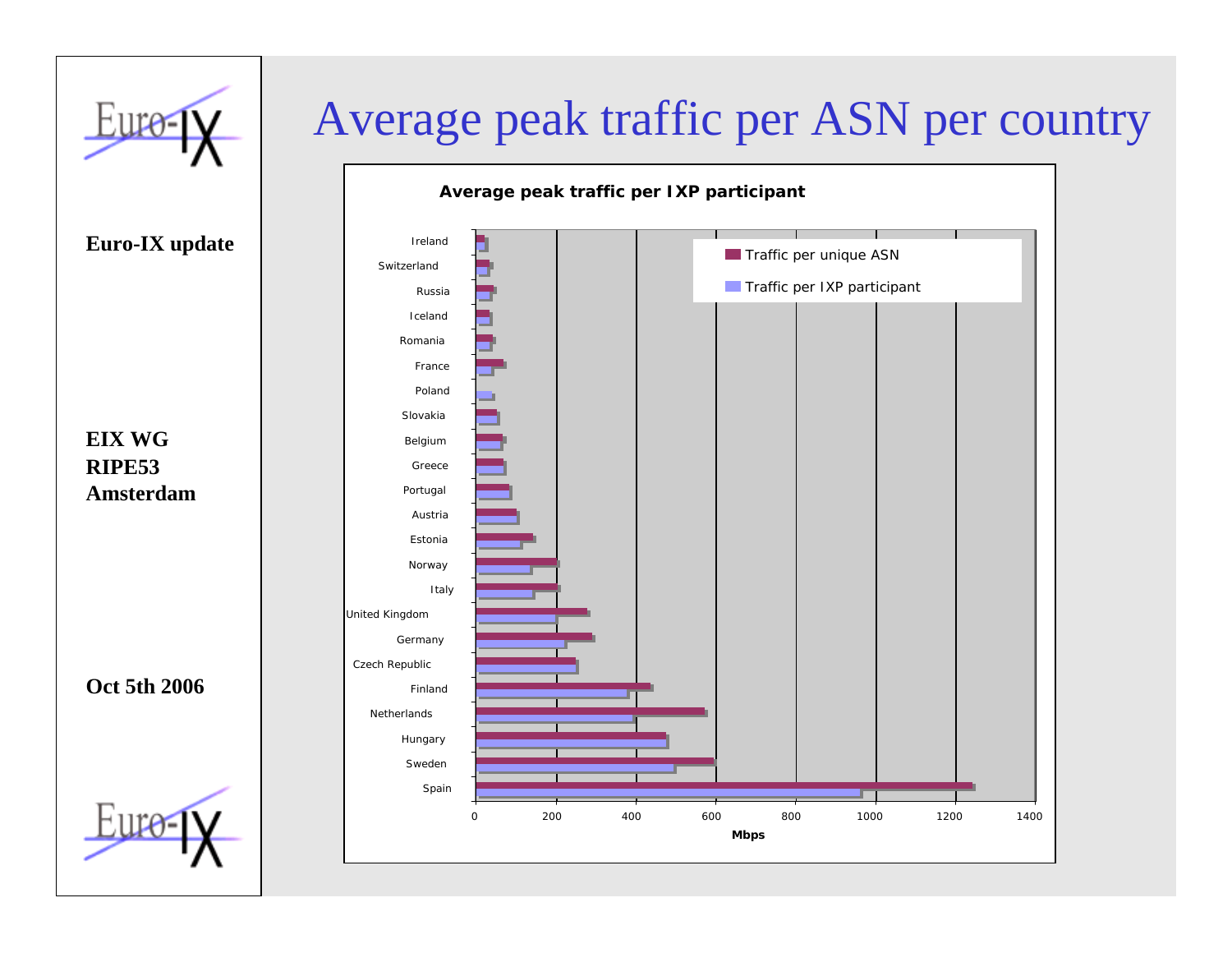

#### ASNs present at multiple European IXPs

| <b>No IXPs</b>         | <b>No of ASNs</b>         | <b>ASN</b>      |
|------------------------|---------------------------|-----------------|
| 21                     |                           | 8220            |
| 18                     | 1                         | 2686            |
| 16                     | 1                         | 174             |
| 15                     | 3                         | 702, 6830, 8928 |
| 14                     | 1                         | 4589            |
| 12                     | $\overline{2}$            | 5400, 13237     |
| 11                     | $\ensuremath{\mathsf{3}}$ | 286, 3257, 3303 |
| 9                      | $\overline{7}$            |                 |
| 8                      | 8                         |                 |
| 7                      | 7                         |                 |
| 6                      | 20                        |                 |
| 5                      | 25                        |                 |
| 4                      | 46                        |                 |
| 3                      | 83                        |                 |
| $\overline{2}$         | 221                       |                 |
| I XP<br>$\overline{1}$ | 429                       |                 |

**Euro-IX update**

**EIX WGRIPE53Amsterdam**

**Oct 5th 2006**



53% of European IXP participants peer at more than one European IXP while the remaining 47% only peer at one European IXP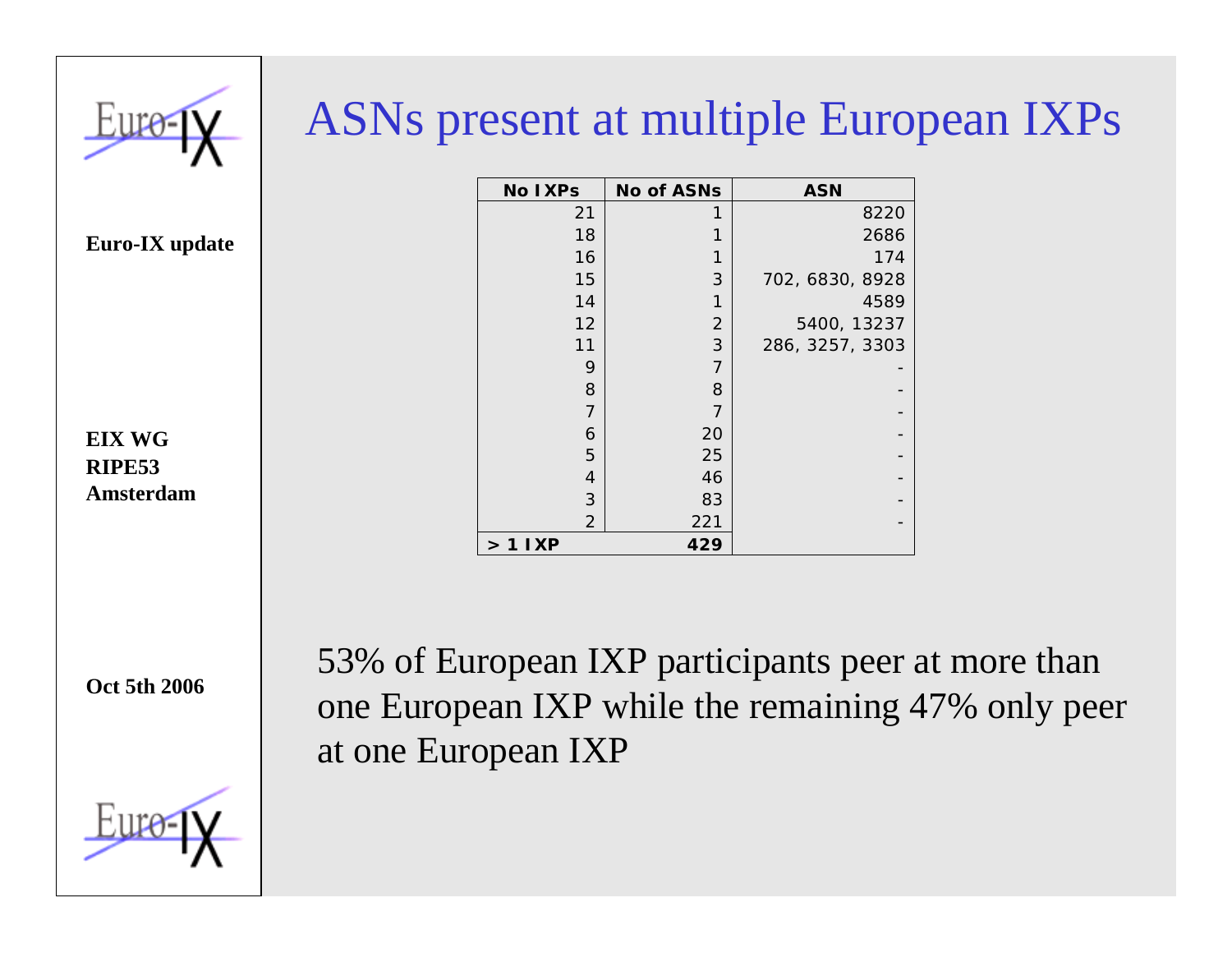

#### 'Open' peering policy trend



**Euro-IX update**

**EIX WGRIPE53Amsterdam**

**Oct 5th 2006**

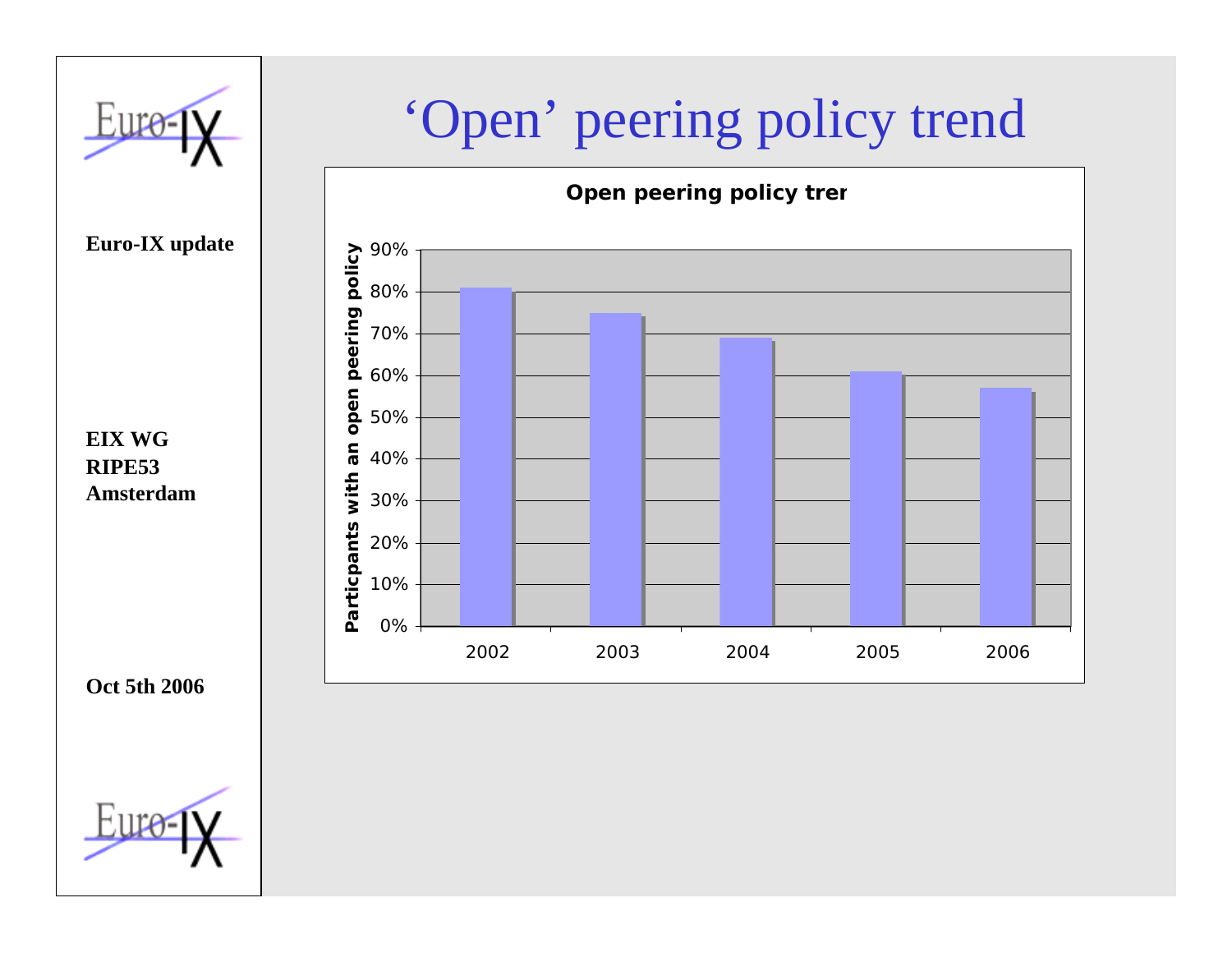

#### Trend in IXP summer traffic (1)



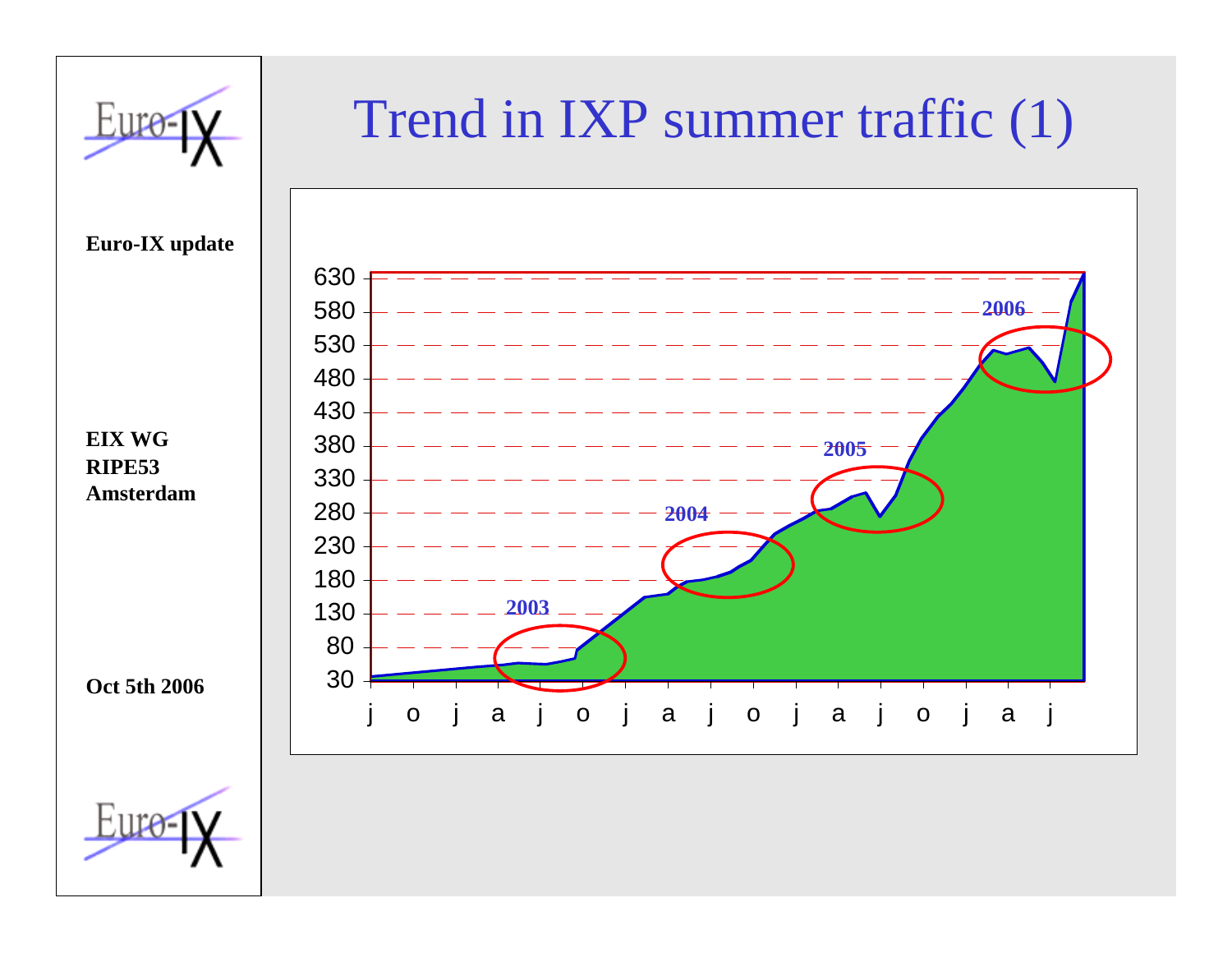

#### Trend in IXP summer traffic (2)



**EIX WGRIPE53Amsterdam**

**Oct 5th 2006**